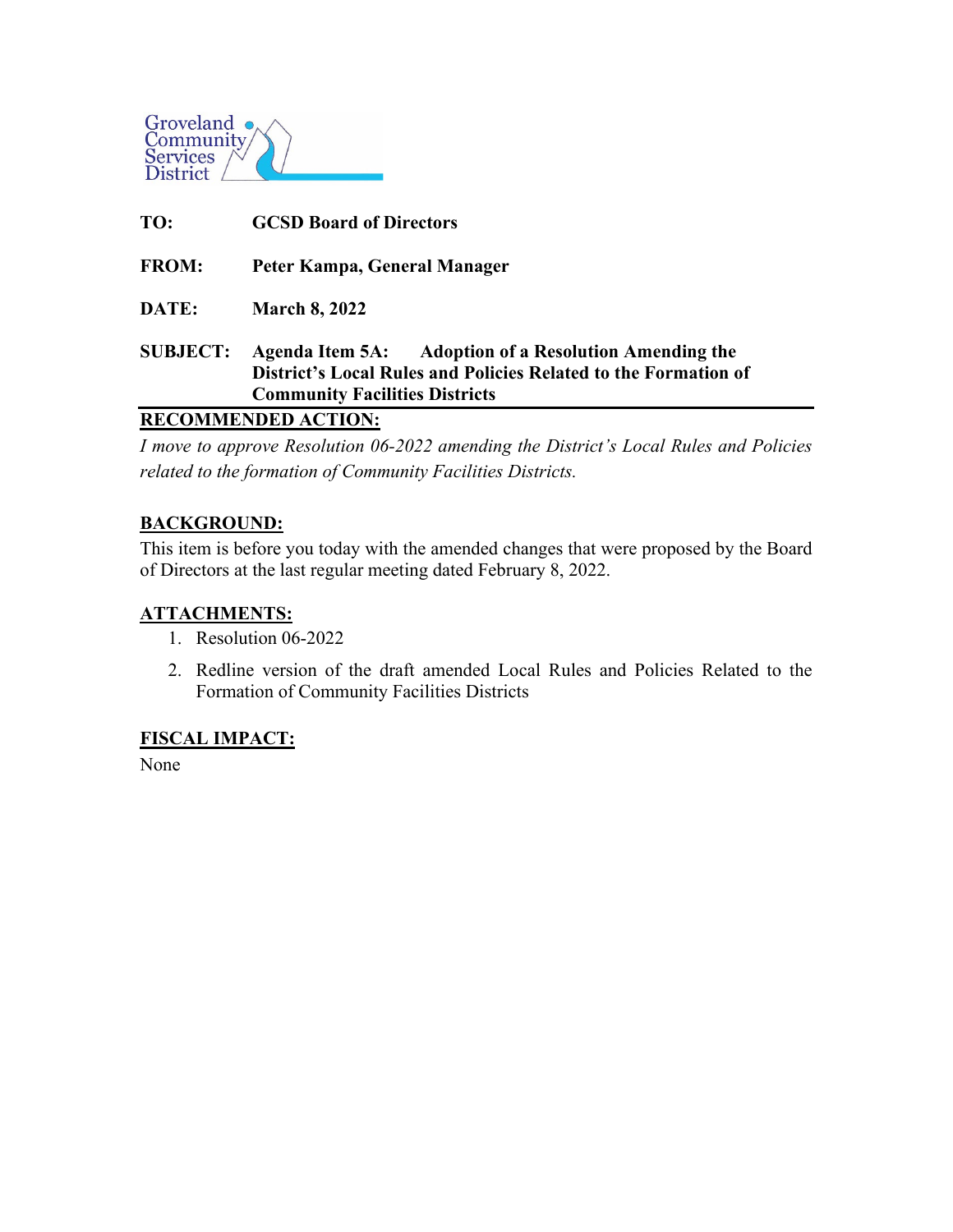### **RESOLUTION 06-2022**

### **A RESOLUTION OF THE BOARD OF DIRECTORS OF THE GROVELAND COMMUNITY SERVICES DISTRICT AMENDING THE DISTRICT'S LOCAL RULES AND POLICIES RELATED TO THE FORMATION OF COMMUNITY FACILITIES DISTRICTS**

**WHEREAS**, the Board of Directors (Board) of the Groveland Community Services District (District) is authorized and required to adopt and amend policies related to the services it provides and typically does so by Resolution of the Board; and

**WHEREAS,** the Board desires to amend and update the above policy to meet the current needs of the District.

**NOW THEREFORE BE IT RESOLVED THAT THE BOARD OF DIRECTORS OF THE GROVELAND COMMUNITY SERVICES DISTRICT DOES** hereby adopt Resolution 06-2022 amending the District's Local Rules and Policies Related to the Formation of Community Facilities Districts.

**WHEREFORE**, this Resolution is passed and adopted by the Board of Directors of the Groveland Community Services District on March 8, 2022 by the following vote:

AYES: NOES: ABSTAIN: ABSENT:

APPROVE:

Spencer Edwards, President - Board of Directors

ATTEST:

 $\frac{1}{\sqrt{2}}$  ,  $\frac{1}{\sqrt{2}}$  ,  $\frac{1}{\sqrt{2}}$  ,  $\frac{1}{\sqrt{2}}$  ,  $\frac{1}{\sqrt{2}}$  ,  $\frac{1}{\sqrt{2}}$  ,  $\frac{1}{\sqrt{2}}$  ,  $\frac{1}{\sqrt{2}}$  ,  $\frac{1}{\sqrt{2}}$  ,  $\frac{1}{\sqrt{2}}$  ,  $\frac{1}{\sqrt{2}}$  ,  $\frac{1}{\sqrt{2}}$  ,  $\frac{1}{\sqrt{2}}$  ,  $\frac{1}{\sqrt{2}}$  ,  $\frac{1}{\sqrt{2}}$ Rachel Pearlman, Board Secretary

### **CERTIFICATE OF SECRETARY**

I, Rachel Pearlman, the duly appointed and acting Secretary of the Board of Directors of the Groveland Community Services District, do hereby declare that the foregoing Resolution was duly passed and adopted at a Regular Meeting of the Board of Directors of the Groveland Community Services District, duly called and held on March 8,2022 DATED: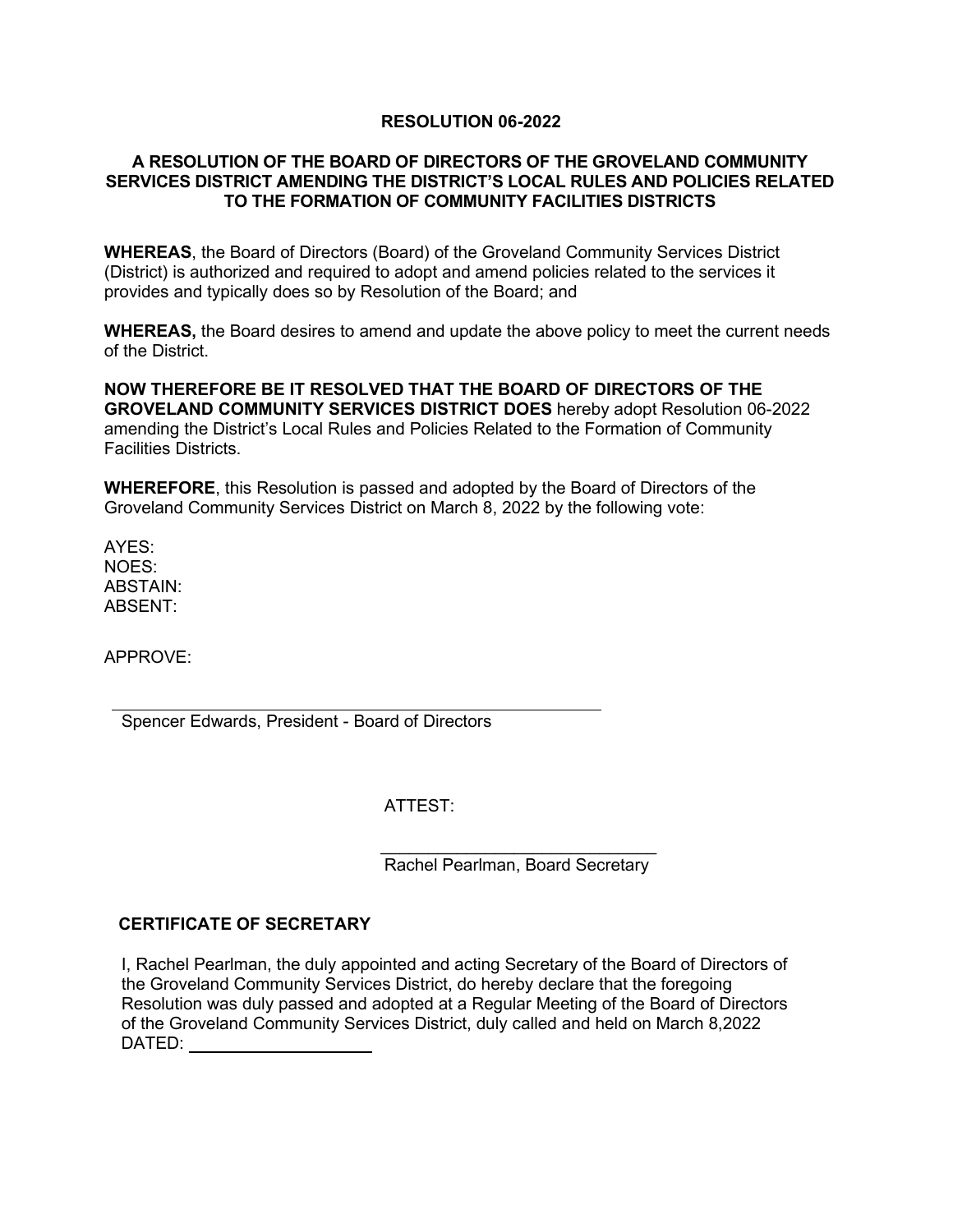#### **Local Goals and Policies for Community Facilities Districts**

**Purpose:** Section 53312.7(a) of the California Government Code requires that a district's Board of Directors consider and adopt local goals and policies concerning the use of the Mello‐Roos Community Facilities Act of 1982 (the "Act"), prior to the initiation of proceedings on or after January 1, 1994, to establish a new community facilities district (CFD) under the Act. These goals and policies may be amended or supplemented by resolution of the Board of Directors of the Groveland Community Services District (the "District") at any time.

#### **Goals:**

- a) Services. It is the goal of the District that new large residential and large commercial development generate sufficient additional revenues to fund the District's costs of providing the public services required by that development. When considering approval of services to new large residential and large commercial development, Tthe Board of Directors will consider the use of the Act to provide a portion of the required revenues $\frac{1}{2}$ For the purposes of this policy the following definitions apply:
	- New Residential development creating more than four new multifamily units or four new parcels is considered a subdivision (via subdivision map) by the District and is considered large residential development.
	- a)• New Commercial development of more than 7,200 square feet of floor space is considered large commercial development;
- b) Facilities. The Board of Directors will consider the use of the Act for financing public facilities and refinancing existing liens levied or bonds issued to finance public facilities, only in connection with the prospective development of new large residential or large commercial land in the District or as otherwise referenced in a development agreement to which the District is a party. Any request for a CFD which is not integral to the development of land will require amendment of these goals and policies and will be considered on a case‐by‐case basis; and
- c) Costs. All District and non‐contingent consultant costs incurred in the evaluation and establishment of new CFDs and annexations to existing CFDs will be paid by the proponents of the formation/annexation. With respect to CFDs that finance facilities, the District shall use all reasonable efforts to reimburse all CFD formation/annexation costs from CFD bond proceeds if and when CFD bonds are issued. Expenses incurred by the District that are not chargeable to the CFD shall be borne by the proponent of the CFD. No costs associated with a CFD will be paid by properties located outside the CFD.

#### **Eligible Public Services and Facilities:**

- a) Services. The specific services to be funded shall include all services authorized under both Section 53313 of the Government Code and Section 13862 of the Health and Safety Code including, but not limited to, fire protection and suppression services, ambulance and paramedic services, park maintenance and lighting and landscaping services, and operation of any real property or other tangible property with an estimated useful life of five or more years that is owned by the District or by another local agency pursuant to agreement; and
- b) Facilities. The improvements eligible to be financed by a CFD must be owned by a public agency or public utility and must have a useful life of at least five (5) years, except that up to five percent of the proceeds of a debt issue may be used for facilities owned and operated by a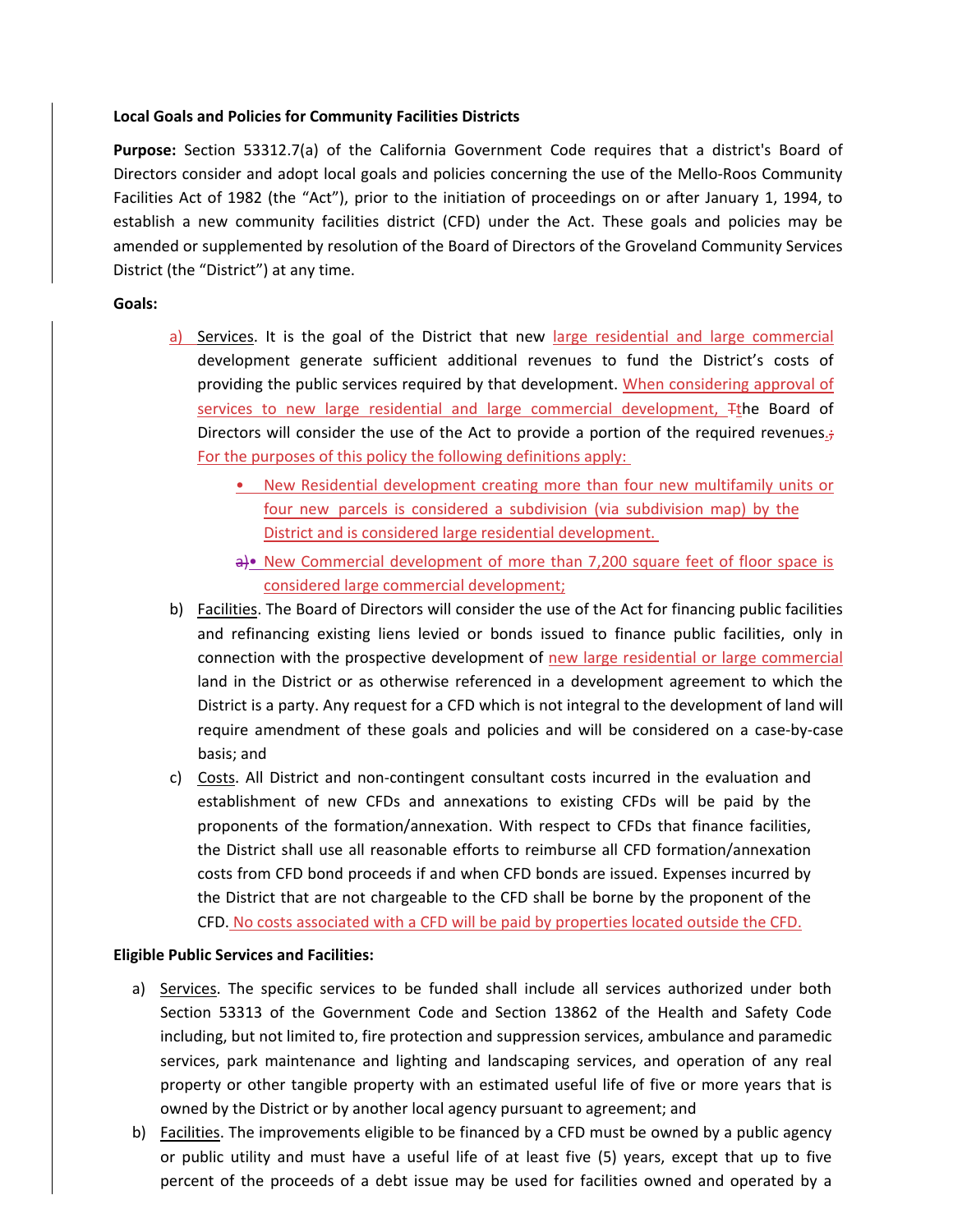privately-owned public utility. The improvements must be consistent with any relevant specific plan approvals. A CFD shall not vest any rights to future land use on any properties, including those which are responsible for paying special taxes.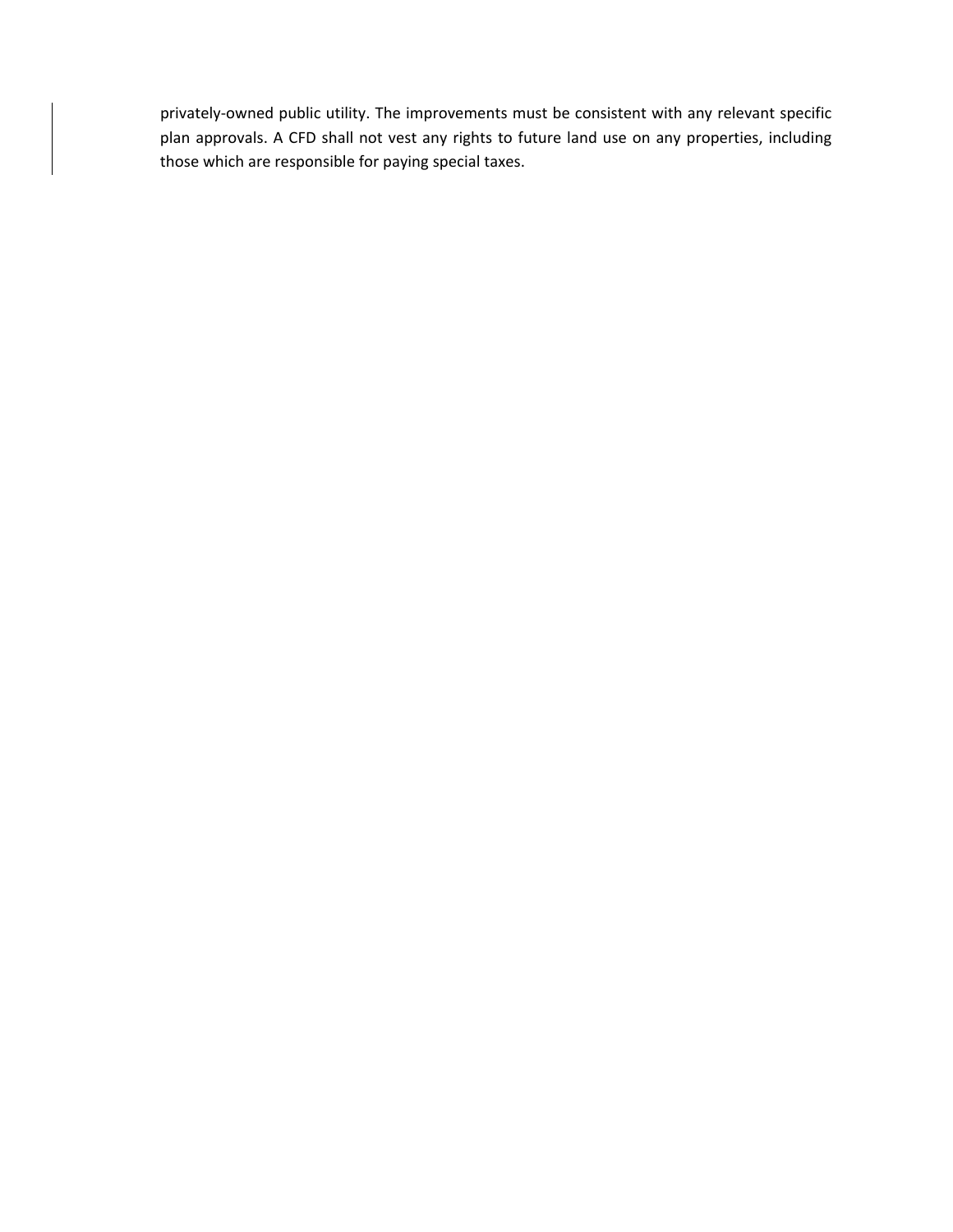The list of public facilities eligible to be financed by a CFD include, but are not limited to, the following:

- Fire stations
- Training facilities
- Firefighting apparatuses
- Administrative facilities
- Emergency response equipment
- Local park, recreation, parkway, and open‐space facilities

The funding of public facilities to be owned and operated by public agencies other than the District shall be considered on a case‐by‐case basis. If the proposed facilities are appropriate for financing by a CFD and are consistent with approved land use plans or other governmental approvals for the property, the District may consider entering into a joint community facilities agreement in order to finance these facilities. A joint agreement with the public agency that will own and operate any such facility must be entered into prior to the adoption of the resolution of formation, a resolution of change altering the CFD, or a resolution authorizing the issuance of bonds, except as otherwise permitted under the Act.

**Priorities for CFD Financing:** Priority for CFD financing shall be given to public facilities and services which are necessary for development, or otherwise required to satisfy any conditions of development.

**Credit Quality Requirements for CFD Bond Issues:** All CFD bond issues should have at least a three‐to‐ one property value‐to‐public lien ratio after calculating the value of the financed public improvements to be installed and any private improvements for which financing is reasonably assured, unless the Board of Directors finds and determines that the proposed bonds do not present any unusual credit risk or, by a four- fifths vote, that the proposed bond issue should proceed for specified public policy reasons. Property value may be based on either an appraisal or assessed values as indicated on the county assessor's tax roll. Any appraiser shall be selected by the District, and the appraisal shall be based on the definitions, standards and assumptions as described in "Appraisal Standards for Land Secured Financings," published by the California Debt and Investment Advisory Commission, dated May 1994, as revised and as may be amended from time to time. The appraisal must be dated within three months of the date the bonds are issued. The public lien amount shall include the bond issue currently being sold plus any public indebtedness secured by a fixed lien on real property currently existing against the properties to be taxed.

A reserve fund equal to the lesser of (i) ten percent of the original proceeds of the bond issue, (ii) the maximum annual debt service on the bonds, or (iii) one hundred twenty-five percent of the average annual debt service on the bonds is considered as appropriate for any bond issue where less than seventy-five percent of the buildable acreage has been developed. A smaller reserve fund may be appropriate for bond issues in CFDs where over a significant percentage of the buildable acreage has been developed. The reserve fund may be maintained by or on behalf of a public financing authority, if such an authority purchases the CFD bonds, and need not be held under the fiscal agent agreement pursuant to which the CFD bonds are issued. Less than a three-to-one property value-to-public lien ratio, excessive tax delinquencies, or projects of poor economic viability may cause the District to disallow the sale of bonds or require credit enhancement prior to bond sale.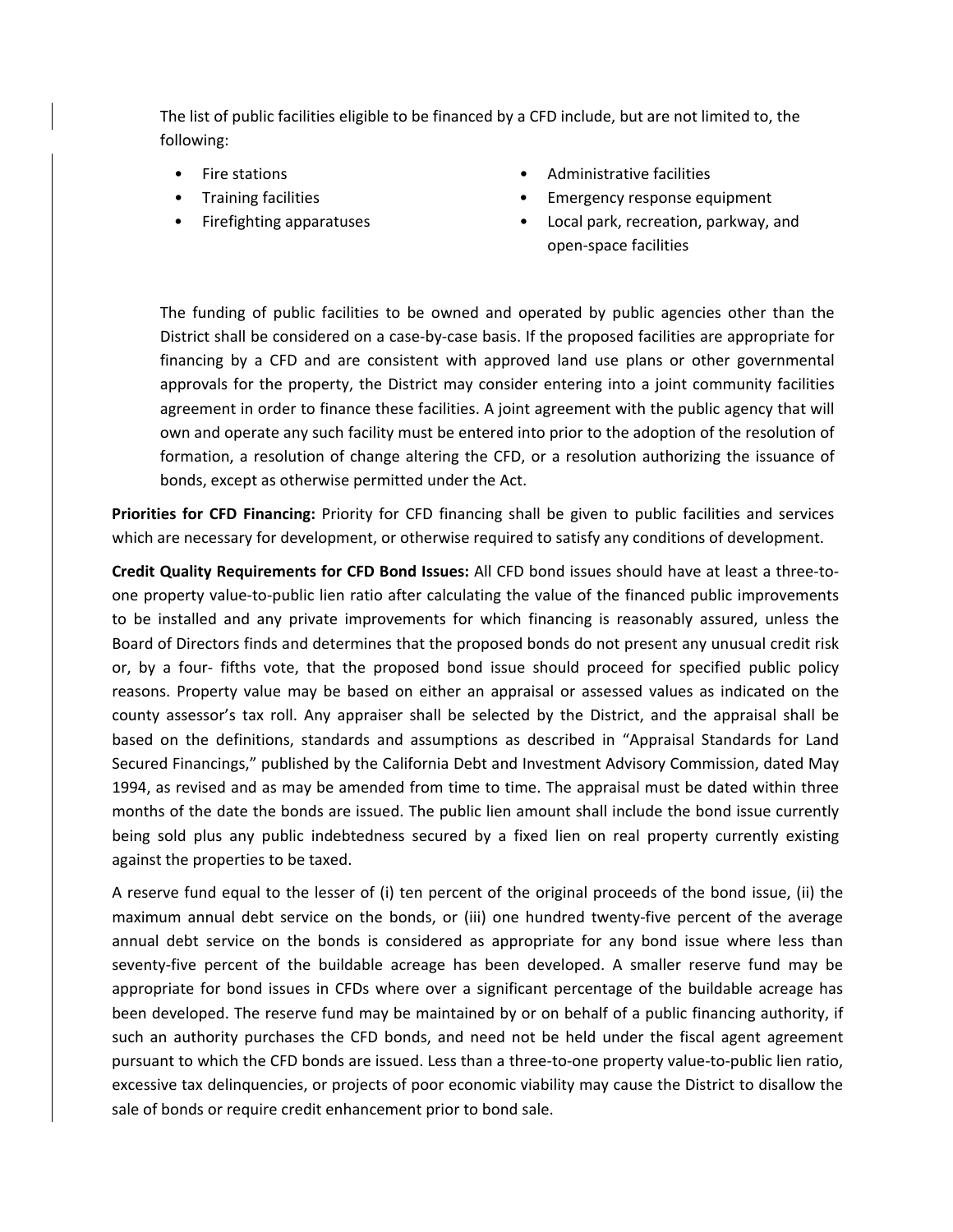If the District requires letters of credit or other security in connection with the issuance of bonds for a CFD, the credit enhancement shall be issued by an institution, in a form and upon terms and conditions satisfactory to the District. Any security required to be provided may be discharged by the District upon the opinion of a qualified appraiser, retained by the District (at the expense of the CFD or the applicable landowner), that a value-to-lien ratio of three to one has been attained. As an alternative to providing other security, a portion of the bond proceeds may be placed in escrow with a corporate agent in an amount sufficient to assure a value- to-lien ratio of at least three to one on the outstanding proceeds, or other appropriate release requirements.

#### **Disclosure Requirements for Prospective Property Purchasers Located within a CFD:**

- a) Disclosure Requirements for Developers. Developers who are selling lots or parcels that are within a CFD shall provide disclosure notice to prospective purchasers that complies with all of the requirements of Section 53341.5 of the Government Code. The disclosure notice must be provided to prospective purchasers of property at or prior to the time the contract or deposit receipt for the purchase of property is executed. Developers shall keep an executed copy of each disclosure document as evidence that disclosure has been provided to all purchasers of property within a CFD, and shall provide the District with a copy of each such disclosure document; and
- b) Disclosure Requirements for the Resale of Lots within a CFD. The District's Business Administrative Services Manager or designee shall provide a notice of special taxes to sellers of property (other than developers) located within an established CFD which will enable them to comply with their notice requirements under Section 1102.6 of the Civil Code et seq. This notice shall be provided by the Business Administrative Services Manager or designee within five working days of receiving a written request for the notice, unless otherwise permitted under the Act. A reasonable fee may be charged for providing the notice, not to exceed any maximum fee specified in the Act.

### **Equity of Special Tax Formulas and Maximum Special Taxes:**

- a) Special tax formulas for CFDs shall provide for minimum special tax levels which satisfy the following expenses of a CFD:
	- 1. 10 percent gross debt service coverage for all CFD bonded indebtedness.
	- 2. The cost of providing the authorized service.
	- 3. The projected administrative expenses of the CFD.
- b) Additionally, the special tax formula may provide for the following:
	- 1. Any amounts required to establish or replenish any reserve fund established in association with the indebtedness of the CFD.
	- 2. The accumulation of funds reasonably required for future debt service.
	- 3. Amounts equal to projected delinquencies of special tax payments.
	- 4. The costs of remarketing, credit enhancement and liquidity facility fees. The cost of acquisition, construction, furnishing or equipping of facilities.
	- 5. Lease payments for existing or future facilities.
	- 6. Costs associated with the release of funds from an escrow account.
	- 7. Any other costs or payments permitted by the Act and applicable law.
- c) The special tax formula shall be reasonable and equitable in allocating the costs of the services and the public facilities financed by the CFD to parcels within the CFD, unless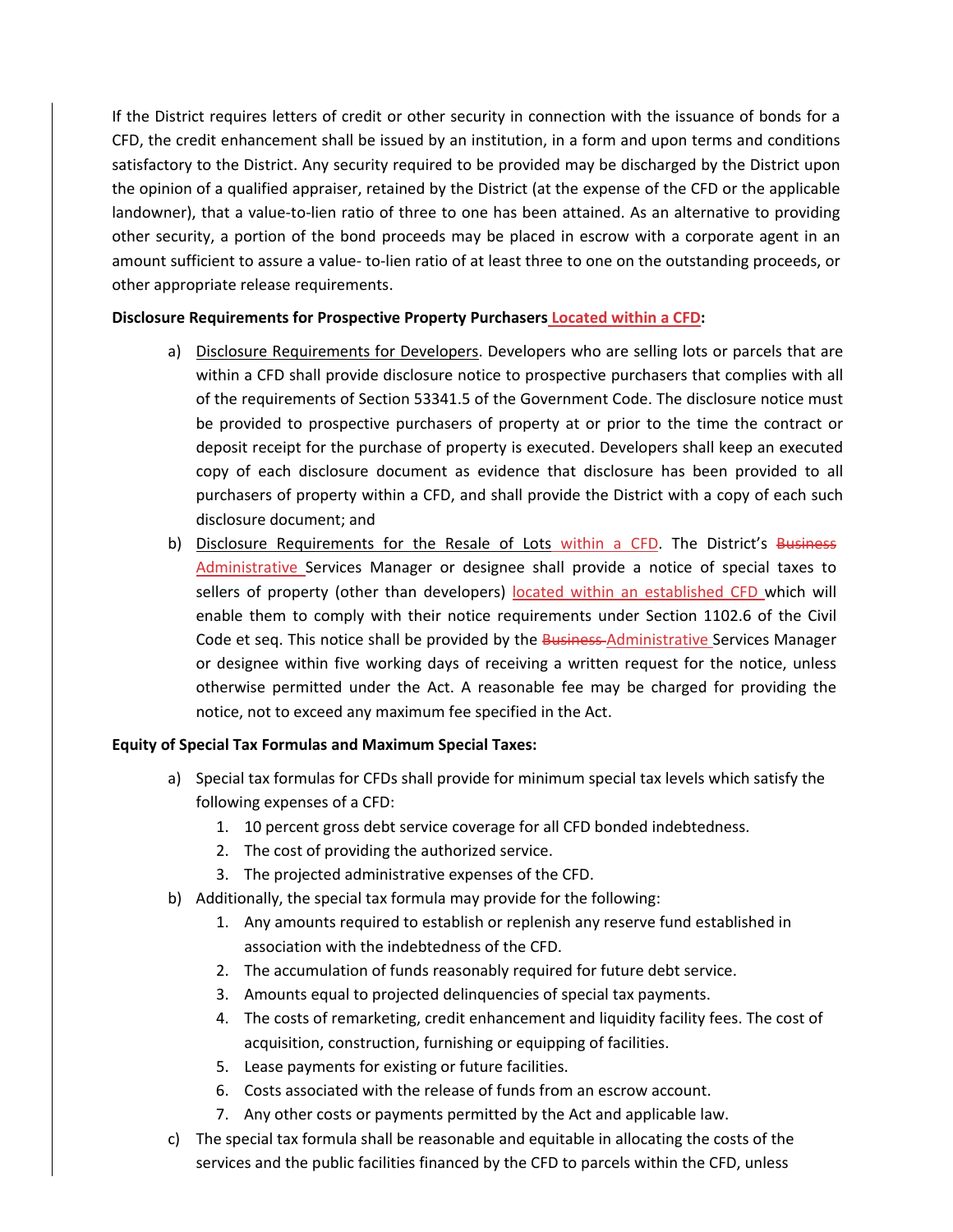otherwise agreed to by at least the owners of two‐thirds of the property to be subject to the special tax.

- d) Exemptions from the special tax may be given to parcels which are publicly owned, are held by a property owners' association, are used for a public purpose such as open space or wetlands, are affected by public utility easements making impractical their utilization for other than the purposes set forth in the easements, or have insufficient value to support bonded indebtedness.
- e) The total projected property tax levels for any CFD shall not exceed any maximum specified in the Act. The annual increase, if any, in the maximum special tax for any parcel shall not exceed any maximum specified in the Act. The increase in the special tax levied on any parcel as a consequence of delinquency or default by the owner of any other parcel shall not exceed any maximum specified in the Act.
- f) The District shall retain a special tax consultant to prepare a report which:
	- 1. Recommends a special tax for the proposed CFD.
	- 2. Evaluates the special tax proposed to determine its ability to adequately fund the identified services and /or public facilities, CFD administrative costs, and other related expenditures. Such analysis shall also address the resulting aggregate tax burden of all proposed special taxes plus existing special taxes, ad valorem taxes and assessments on the properties within the CFD.

**Appraisals:** The definitions, standards and assumptions to be used for appraisals shall be determined by District staff on a case-by-case basis, with input from District consultants and CFD proponents, and by reference to relevant materials and information promulgated by the State of California. In any event, the value‐to‐lien ratio shall be determined based upon an appraisal by an independent MAI appraiser of the proposed CFD. The appraisal shall be coordinated by and under the direction of the District. All costs associated with the preparation of the appraisal report shall be paid by the proponents of the CFD through an advance deposit mechanism. The District shall have discretion to retain a consultant to prepare a report to verify market absorption assumptions and projected sales prices of the properties which may be subject to the maximum special tax in the CFD.

**Terms and Conditions of Bonds:** All terms and conditions of any CFD bonded indebtedness shall be established by the District, after consultation with the District's consultants, District staff and the proponents of the CFD. The District will control, manage and invest, or cause to be controlled, managed and invested, all CFD bond proceeds. Each bond issue shall be structured so as to eliminate any adverse impact on the bonding capacity or credit rating of the District. The Board of Directors shall at all times retain the discretion as to if and when any bonds shall be issued for a CFD.

All statements and material related to the sale of bonds shall emphasize and state that neither the faith, nor general credit of the District is pledged to security or repayment of the bonds. The sole source of pledged revenues to repay CFD bonds shall be the special taxes, bond proceeds and reserve funds held under the bond document, and the proceeds of foreclosure proceedings and additional security instruments provided at the time of bond issuance, unless otherwise specifically agreed to in writing by the District.

**CFD Initial Costs:** All District and consultant costs incurred in the evaluation of CFD applications and the establishment of CFDs or annexation into an existing CFD will be paid by the proponents of the CFD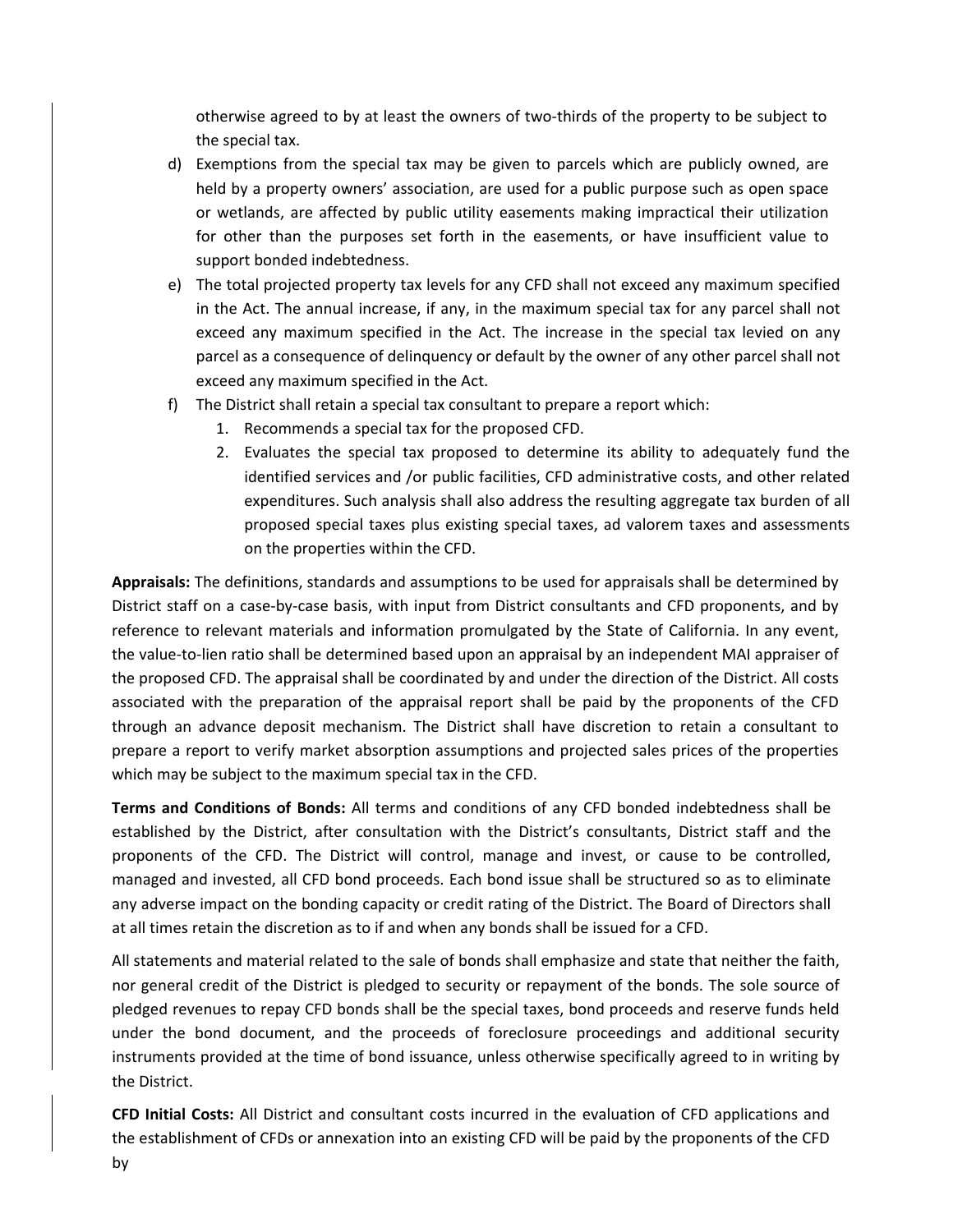advance deposit increments. The District shall use reasonable efforts not to incur any non‐ reimbursable expenses for processing and administering CFDs. In general, expenses not chargeable to the CFD shall be directly borne by the proponents of the CFD.

**Use of Consultants:** The District shall select all consultants necessary for the formation of (or annexation to) and administration of a CFD and the issuance of bonds, including the underwriter(s), bond counsel, financial advisors, appraiser, any market absorption consultant and the special tax consultant. Prior consent of any proponent of a CFD shall not be required in the determination by the District of the consulting and financing team.

**Continuing Disclosure:** By being allowed to participate in a Mello‐Roos proceeding, each owner of land therein must be willing to provide information deemed by the District and its financing team to be needed in order for the District and the underwriter to comply with applicable Federal and state securities laws, including continuing disclosure requirements imposed by SEC Rule 15c2-12.

**Exceptions to These Policies:** The District may find that a waiver of any of the above stated policies is reasonable given identified District benefits to be derived from such waiver. Such waivers only will be granted by action of the Board of Directors.

*Adopted: June 8, 2021*

*Board Secretary*

*Board President*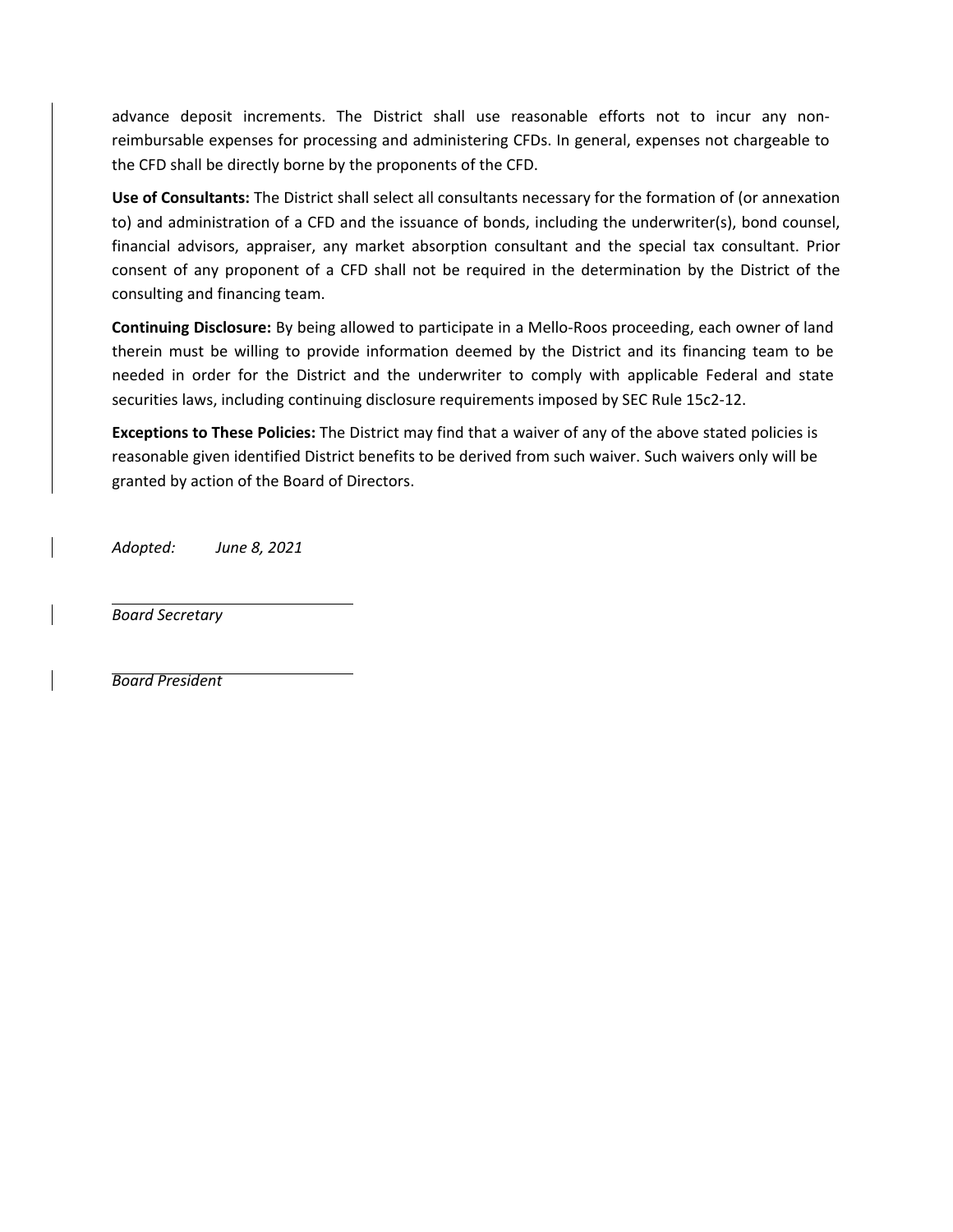

**TO: GCSD Board of Directors FROM: Peter Kampa, General Manager DATE: March 8, 2022 SUBJECT: Agenda Item 5B: Adoption of a Resolution Amending the District's Land Development Policies Clarify the District's Requirement that all New Land Subdivisions and Large Commercial Developments Must Fund their Actual Cost of Fire and Park Services as Detailed in the Fiscal Impact Analysis, as Amended**

**RECOMMENDED ACTION:**

*I move to approve Resolution 07-2022 amending the District's Land Development Policies clarify the District's requirement that all New Land Subdivisions and Large Commercial Developments must fund their actual cost of Fire and Park Services as detailed in the Fiscal Impact Analysis, as amended.*

## **BACKGROUND:**

This item is before you today with the amended changes that were proposed by the Board of Directors at the last regular meeting dated February 8, 2022.

### **ATTACHMENTS:**

- 1. Resolution 07-2022
- 2. Draft amended development policy

### **FISCAL IMPACT:**

None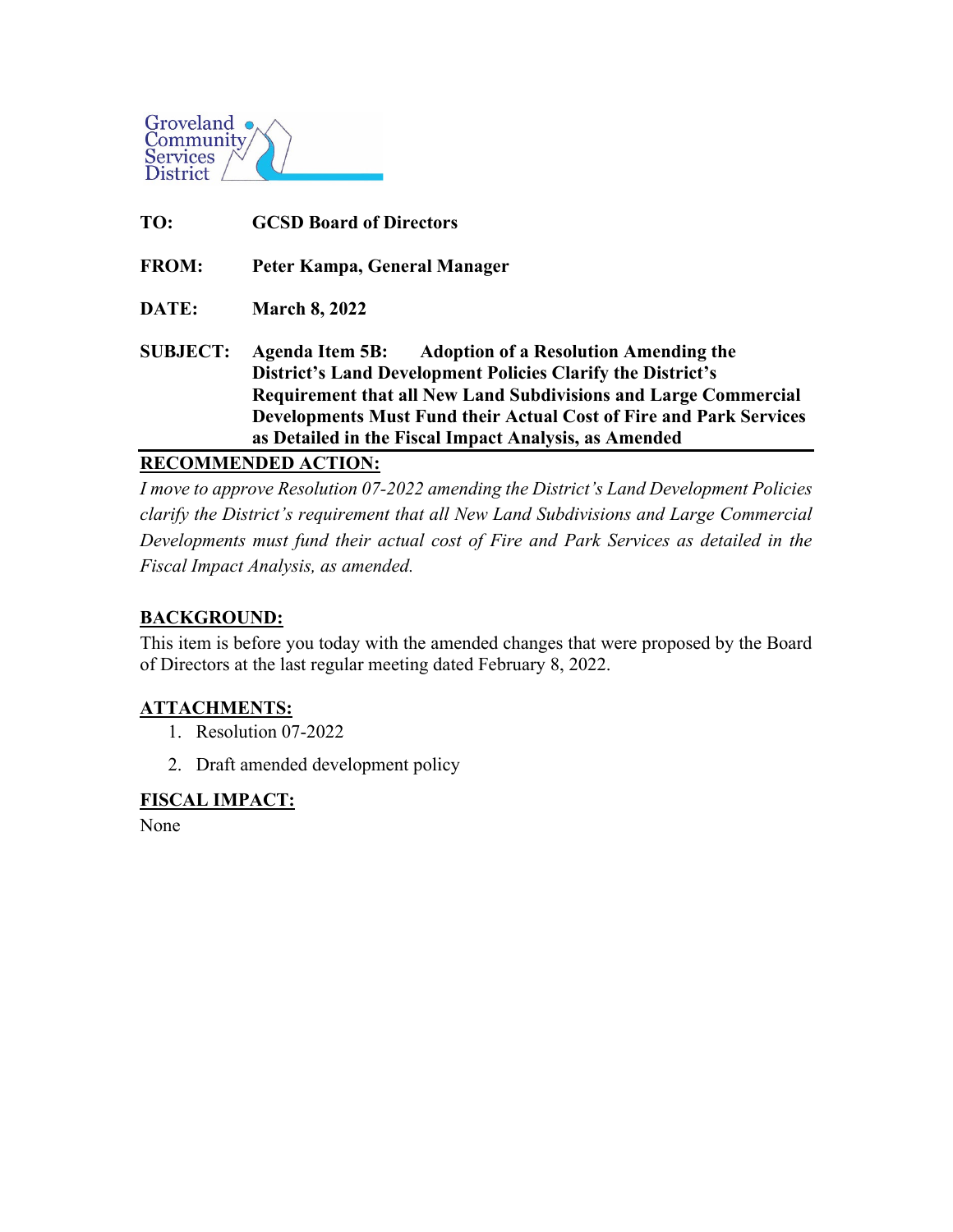### **RESOLUTION 07-2022**

### **A RESOLUTION OF THE BOARD OF DIRECTORS OF THE GROVELAND COMMUNITY SERVICES DISTRICT AMENDING THE DISTRICT'S LAND DEVELOPMENT POLICIES TO CLARIFY THE DISTRICT'S REQUIREMENT THAT ALL NEW LAND SUBDIVISIONS AND LARGE COMMERCIAL DEVELOPMENTS MUST FUND THEIR ACTUAL COST OF FIRE AND PARK SERVICES AS DETAILED IN THE FISCAL IMPACT ANALYSIS, AS AMENDED**

**WHEREAS**, the Board of Directors (Board) of the Groveland Community Services District (District) is authorized and required to adopt and amend policies related to the services it provides and typically does so by Resolution of the Board; and

**WHEREAS,** the Board desires to amend and update the above policy to meet the current needs of the District.

**NOW THEREFORE BE IT RESOLVED THAT THE BOARD OF DIRECTORS OF THE GROVELAND COMMUNITY SERVICES DISTRICT DOES** hereby adopt Resolution 06-2022 amending the District's Land Development Policies Related to the District's Requirement that all New Land Subdivisions and Large Commercial Developments Must Fund their Actual Cost of Fire and Park Services as Detailed in the Fiscal Impact Analysis, as Amended.

**WHEREFORE**, this Resolution is passed and adopted by the Board of Directors of the Groveland Community Services District on March 8, 2022 by the following vote:

AYES: NOES: ABSTAIN: ABSENT:

APPROVE:

Spencer Edwards, President - Board of Directors

ATTEST:

 \_\_\_\_\_\_\_\_\_\_\_\_\_\_\_\_\_\_\_\_\_\_\_\_\_\_\_\_\_ Rachel Pearlman, Board Secretary

### **CERTIFICATE OF SECRETARY**

I, Rachel Pearlman, the duly appointed and acting Secretary of the Board of Directors of the Groveland Community Services District, do hereby declare that the foregoing Resolution was duly passed and adopted at a Regular Meeting of the Board of Directors of the Groveland Community Services District, duly called and held on March 8,2022 DATED: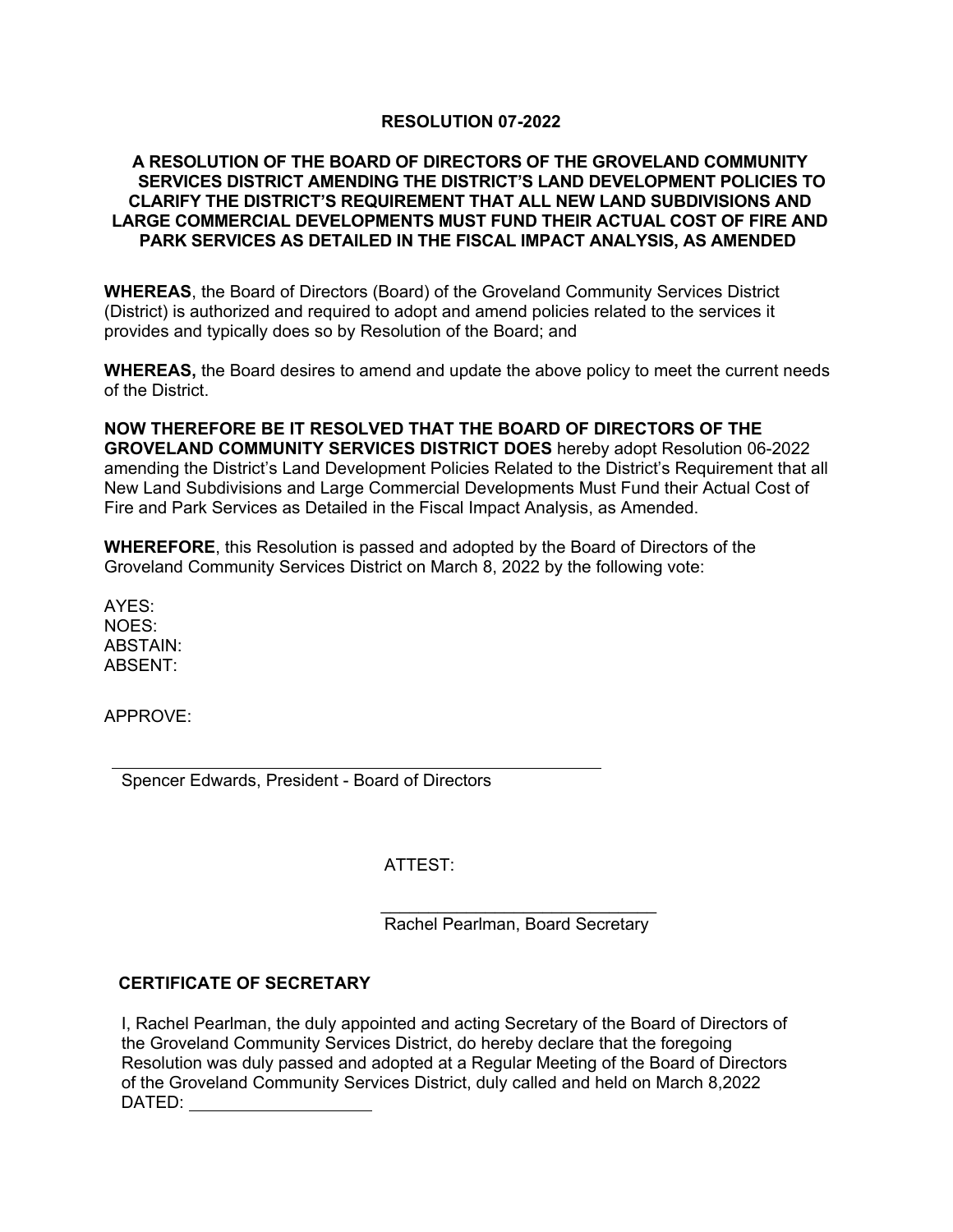# Section 600 FACILITIES DEVELOPMENT

# 601 DISTRICT'S INTENT OF DEVELOPMENT POLICY

### 601.1 Introduction

Residential and commercial development is an on-going process in the District. The intent of this section is to establish the policies that the Board of Directors deems appropriate to assure that development proceeds in a consistent manner under rules that are both fair to the developer and protective of the District's existing customers, both in the short term and long term. The following are the intents of the District Board of Directors ("Board") when considering developments:

- 1. Developers shall maintain money on account with the District that will be used to pay District staff time and expenses during the review and inspection of the proposed development.
- 2. When the District is weighing the short-term cost of infrastructure against the long-term cost of operating and maintaining that infrastructure, reducing the long-term infrastructure costs will be deemed more important than saving up-front capital costs by the developer. Important long-term costs to be considered during development planning shall include labor intensity of operating and maintaining the infrastructure and the energy cost of operating the infrastructure.
- 3. All improvements to the District's existing infrastructure required by the development shall be compatible with the District's existing infrastructure or that which the District knows will be required by regulatory agencies in the future.
- 4. All infrastructures shall meet existing **District standards**, design criteria, codes and regulations at the time of construction.
- 5. The capacities of water, wastewater, and reclaimed water systems recommended for the proposed development shall be validated by the District in relation to the capacities and reliabilities of existing and planned District water and wastewater systems. The validation shall be done for the expected build-out of Pine Mountain Lake and other expected developments previously approved by Tuolumne County, in combination with the flows expected from the proposed development.
- 6. The developer shall mitigate any negative impacts on District infrastructure or services caused by the addition of the proposed project into the existing infrastructure, and pay all then current connection, capacity and development impact fees.
- 7. For commercial and residential developments, an instrument of insurance shall be provided to the District to assure that once the development is under construction, any improvements or connections to the existing District infrastructure associated with the project will be completed as **planned** detailed in plans approved by the District.
- 8. For large commercial and residential developments, the developer shall demonstrate his its ability to properly complete the project by showing he has past experience successfully completing projects similar to that proposed and has the financial depth to complete the project.
- 9. For large commercial and residential developments, the proposed development shall be connected to the District's wastewater collections and treatment systems or a Districtapproved alternative.
- GCSD OPERATIONAL POLICIES & PROCEDURES MANUAL ADOPTED: OCTOBER 11, 2010 10. For large commercial and residential developments, if fire flows do not currently meet the requirements of the proposed development, then the developer will be required to expand the capacities of the existing system to meet his development's fire flow requirements as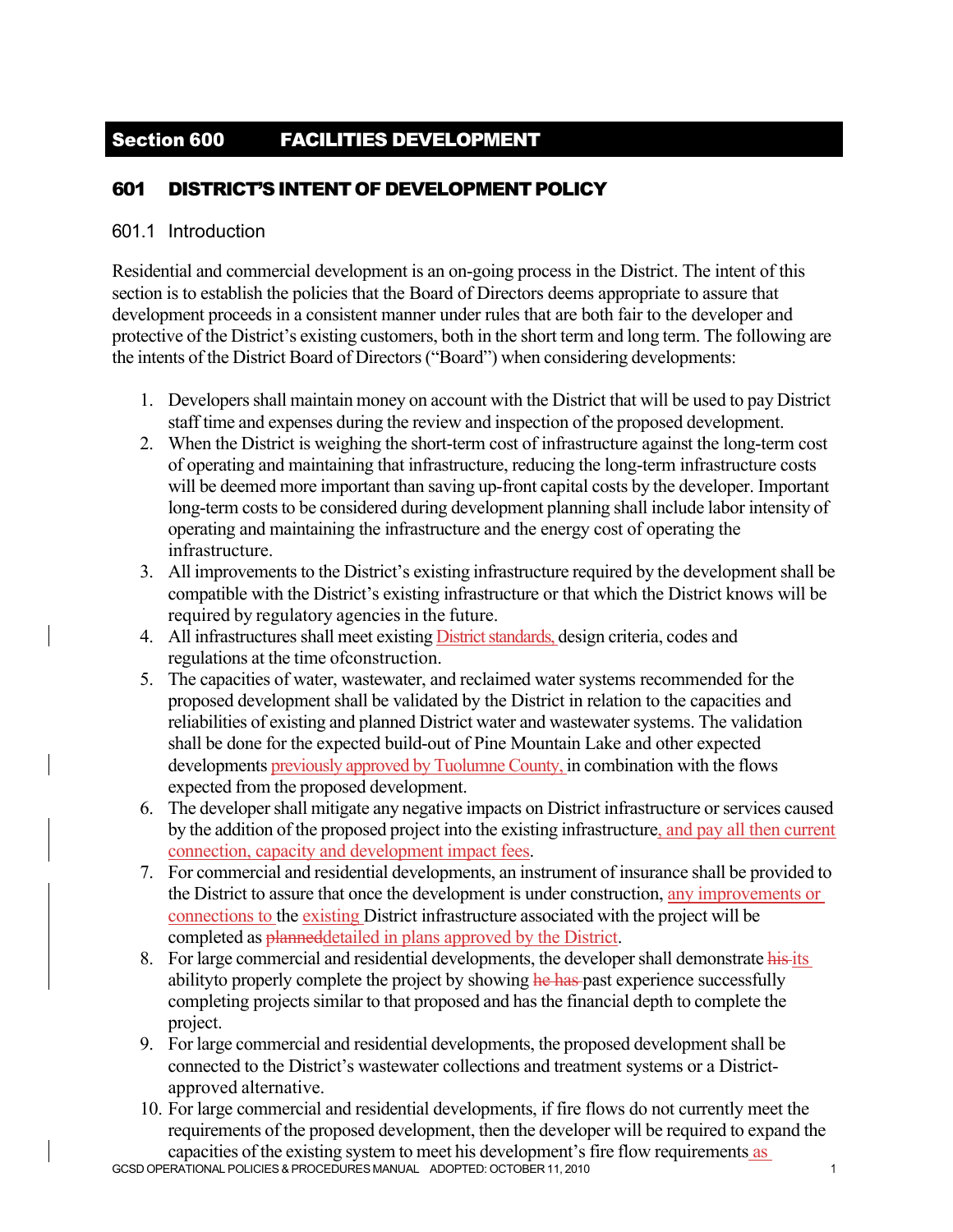### established by the District.

- 11. Open area and green belts in the proposed development that may be irrigated shall be plumbed to receive recycled water. The District reserves the right to deliver recycled water and/or apply other water conservation measures to conserve potable water to the development at the developer's expense.
- 12. The proposed development shall conform with all aspects of the Tuolumne County General Plan and any applicable Area Plan Amendments to the General Plan. The District will entertain incentive programs proposed by the developer to assist the developer to conform to these plans.
- 13. If the proposed project must be annexed into the service area of the District, and LAFCO requires the developer to modify his project in a way that changes the design of Districtrelated infrastructure, then the District will require the developer to suspend the annexation proceedings until the District infrastructure issues have been resolved to the District's satisfaction.
- 14. If a proposed development is to be annexed into the service area of the District, the capacities in the District's existing infrastructures that are reserved for existing parcels within the service area shall not be used by the proposed development. In addition, it is the District's policy to allocate water supply availability and wastewater treatment capacity to undeveloped parcels within its existing service area before identifying additional water supply capacity or wastewater treatment capacity to serve development which is outside the District's existing boundaries but which may be annexed into the District. The developer will be obligated to expand existing capacities in ways that do not induce additional long-term operation and maintenance expenses on existing customers beyond that which might have been expected had the development not been served by the District. In addition, the developer of a project that requires annexation may be required to expand the infrastructure capacity beyond the needs for his proposed development if the additional capacity is required for the long-term infrastructure needs of the District. The District uses Reimbursement Agreements (see Appendix 600-A—Standard Reimbursement Agreement) to reimburse developers for the additional costs associated with the extensions beyond their development needs.
- 15. If on-going costs of operating and maintaining the infrastructure within a development are higher than the costs associated with the existing infrastructure, then the District shall cover these additional costs by implementing a cost mitigation plan, such as forming an improvement district for the new development so that the existing District customers do not subsidize services provided to the new development.
- 16. The District shall require the developer of large residential and large commercial projects, as those are further defined in this policy, to prepare a detailed financial impact analysis as part of the Sub-Area Master Plan. The analysis shall evaluate long-term financial impacts on existing District equipment, facilities and services by existences for providing water, wastewater, parks and fire services to the proposed development. The analysis shall also disclose any anticipated additional costs (including the re-allocation of government fund taxes) or reduction in service to existing customers and future customers moving into the new development caused by the development of the proposed project. The District will require the Developer to form a Community Facilities District, created in accordance with District policies to offset the fiscal impacts identified in the impact analysis.
- 17. The developer shall cover the operation and maintenance costs of the project associated with water, wastewater, parks and fire service between the time of the District's acceptance of the project and full build-out of the project, less that portion of the operation and maintenance costs paid by customers who have moved into the new project.